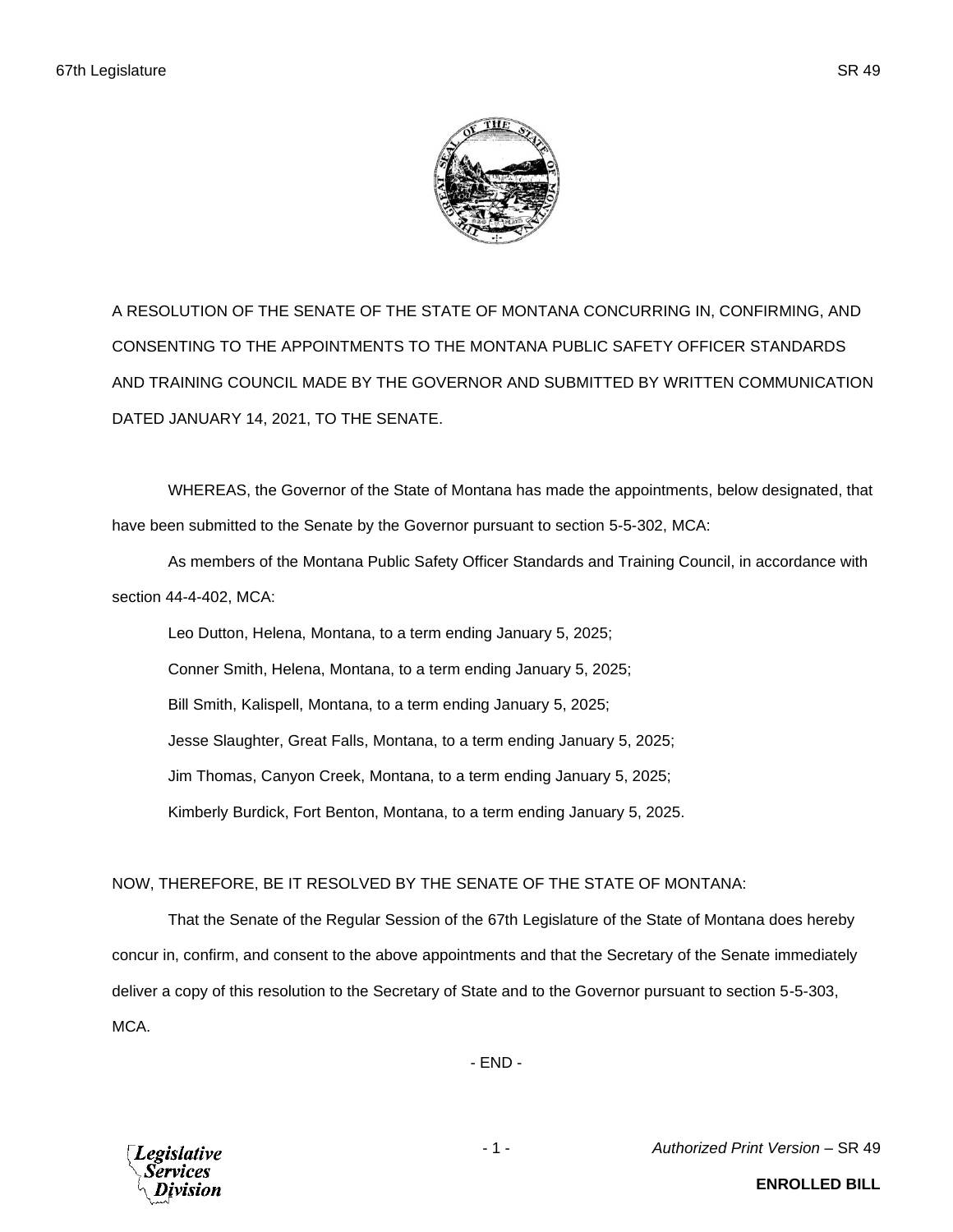## SENATE RESOLUTION NO. 49

INTRODUCED BY K. REGIER

A RESOLUTION OF THE SENATE OF THE STATE OF MONTANA CONCURRING IN, CONFIRMING, AND CONSENTING TO THE APPOINTMENTS TO THE MONTANA PUBLIC SAFETY OFFICER STANDARDS AND TRAINING COUNCIL MADE BY THE GOVERNOR AND SUBMITTED BY WRITTEN COMMUNICATION DATED JANUARY 14, 2021, TO THE SENATE.